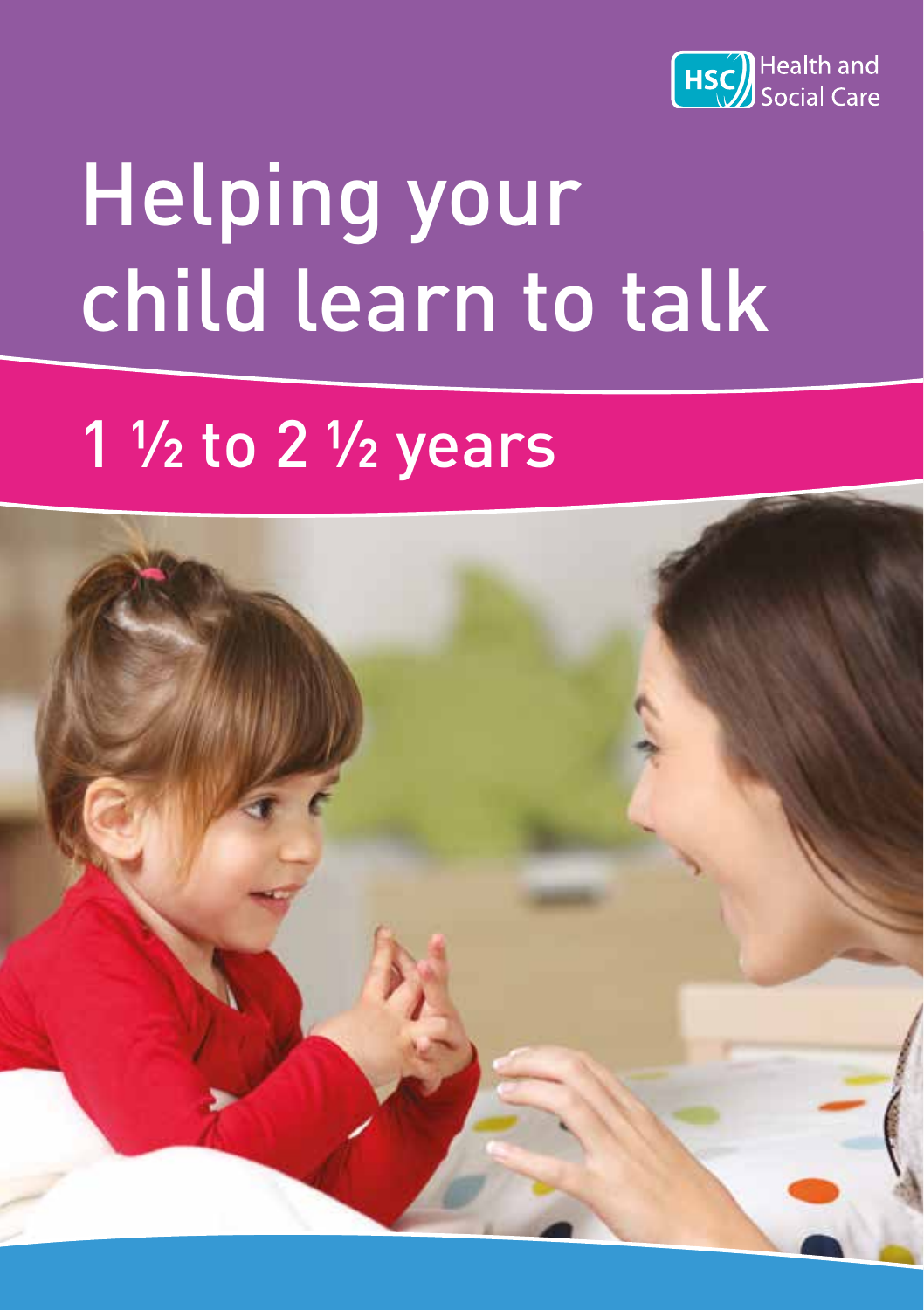**This leaflet was developed by speech and language therapists to give you a few ideas on what you can do to help your child develop the skills to help him talk.\***

#### **Take your place face to face, I learn most when you are close**

Talking to your child throughout the day, will help her learn words. Point out things you see when you are out and about.

#### **Playing with parents is number one, get ready for learning and lots of fun!**

Playing games helps your child learn and develop new skills. Join in with what he is doing and have fun.

#### **Time with me is so much fun, I learn much more when we're one to one**

It is best to use short, simple sentences when talking to your child. If you ask a question, give her plenty of time to answer.

#### **Pick up a book, and have a look**

Your child likes to look at picture books, turn the pages and try to tell stories. Reading the same story many times, helps your child learn and use new words. Join your local library!

#### **Turn off the tablet, phone and TV, spend some time playing with me**

Your child is learning to listen, but background noise will make it harder. Children learn more when they are listening well.

### **Add some words to what I say, I'll learn about sentences as we talk and play**

If your child says, "Ball Mummy!", you could add some words, eg "Yes it's a **big** ball"; "let's **throw** the ball".

\*We have interchanged the terms he and she and him and her throughout the leaflet.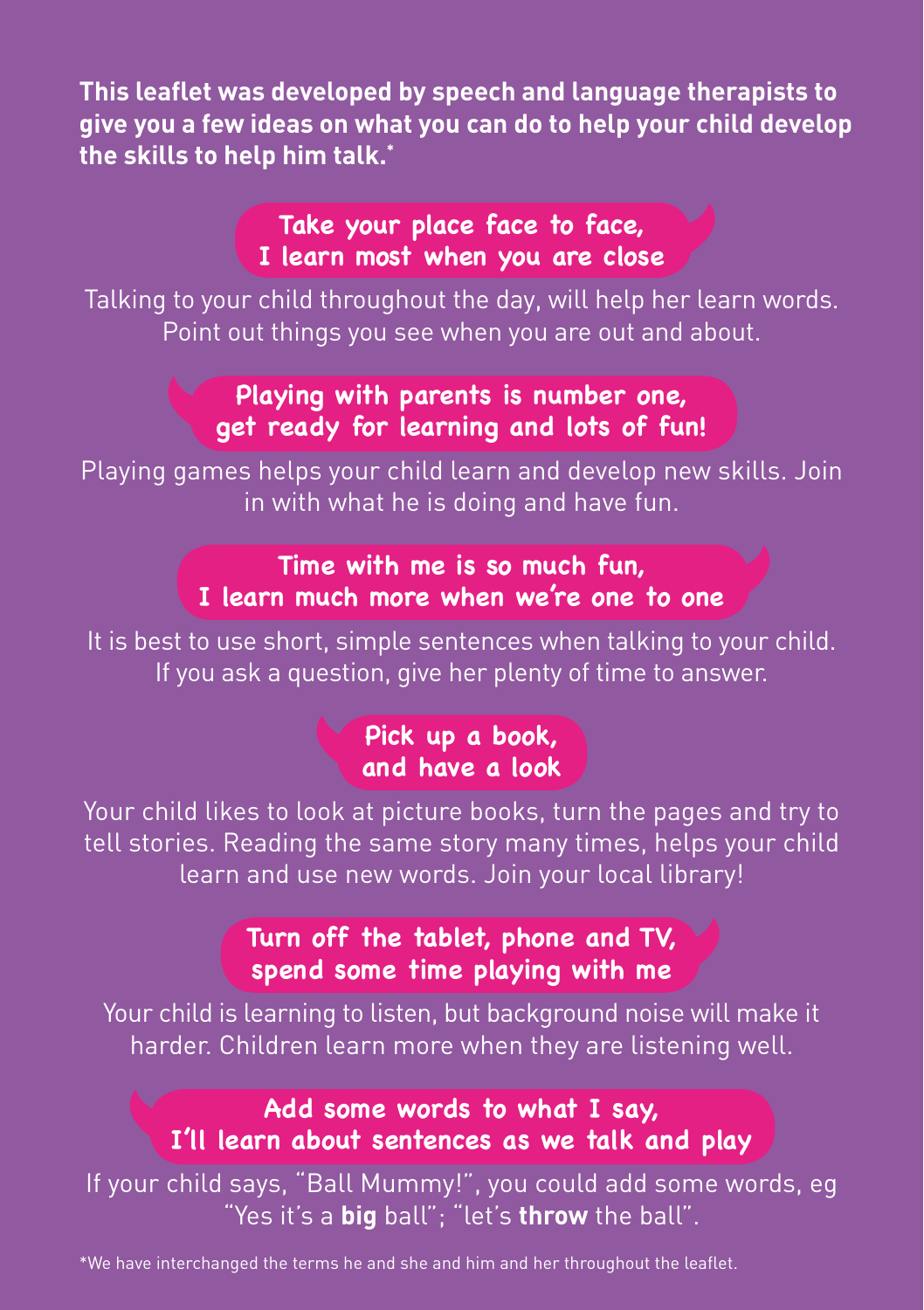#### **Sing a rhyme, anytime, start me learning for a lifetime**

As your child grows, they can join in with action rhymes and songs. He can have lots of fun singing and learning new words.

#### **Give me a choice, and hear my voice**

Help your child learn new words by giving her choices, eg "Do you want an **apple** or a **banana**?"

#### **Some words are hard for me to say, so let me hear them the right way**

If your child says a word that is not clear, just say the word back to him the right way. For example, if they say "tar" you say, "car".

#### **When I talk and play, take my dummy away**

If your child still has a dummy at this stage you should try to stop it, as it may affect her speech.